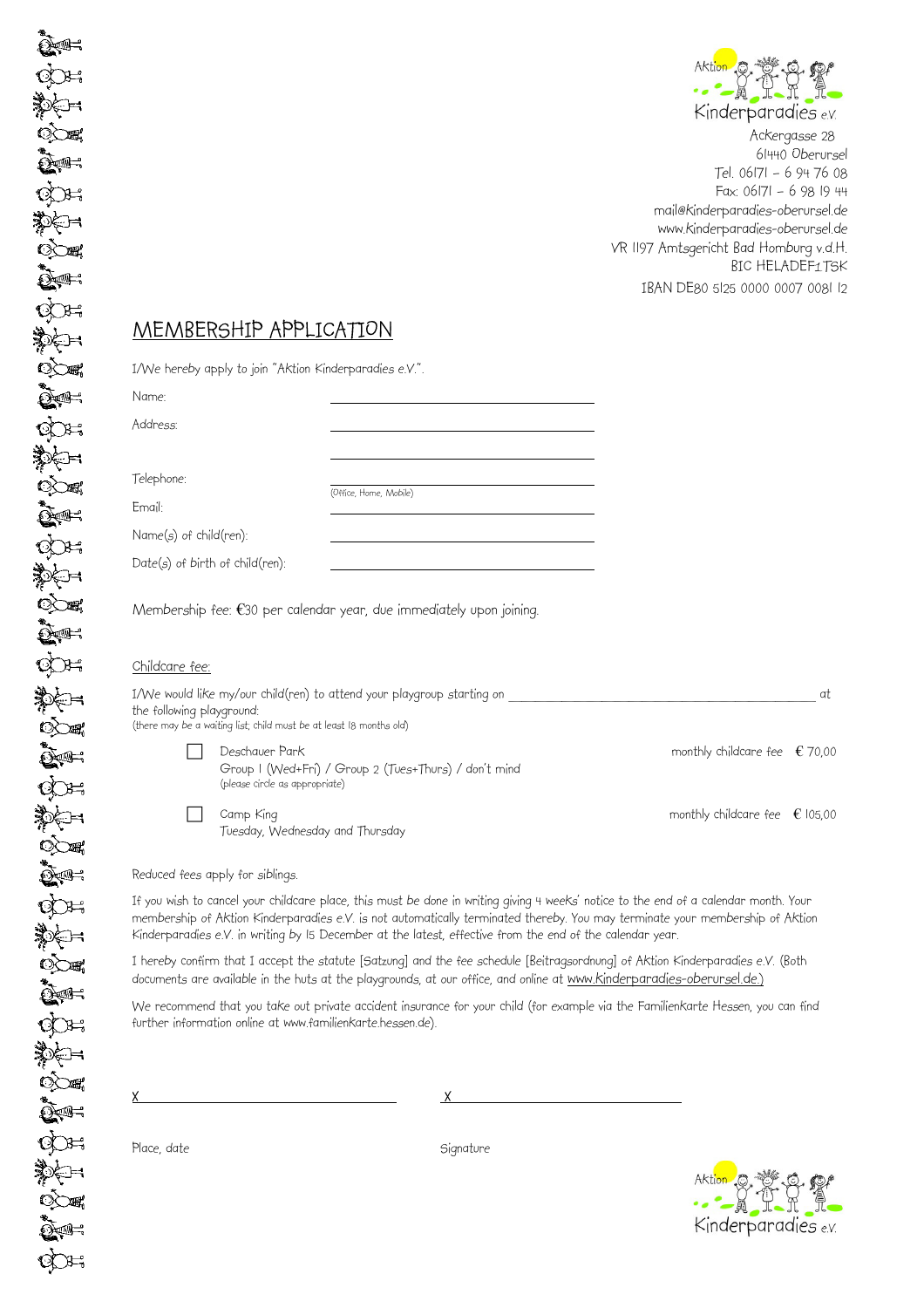Ackergasse 28 61440 Oberursel Tel. 06171 – 6 94 76 08 Fax: 06171 – 6 98 19 44 mail@kinderparadies-oberursel.de www.kinderparadies-oberursel.de VR 1197 Amtsgericht Bad Homburg v.d.H. **BIC HELADEF1TSK** IBAN DE80 5125 0000 0007 0081 12

## SEPA Direct Debit Mandate [Lastschriftmandat]

## Creditor identifier: DE80AKO00000536588

## Direct debit reference: (you will be informed separately)

I hereby authorise Aktion Kinderparadies e.V. to deduct the annual membership fee of €30.00 per calendar year from my account by direct debit. The fee will be collected for the first time 4 weeks after receipt of this mandate by Aktion Kinderparadies e.V.

In future, the annual fee will be collected on the 3<sup>rd</sup> Monday in February each year.

I furthermore instruct my bank to honour the direct debits drawn on my account by Aktion Kinderparadies e.V.

Note: I am entitled to demand the reimbursement of the amount deducted within eight weeks of the date of collection. The conditions agreed with my bank apply therefor.

Type of payment: Recurring payment

| Full name of account holder: |  |
|------------------------------|--|
| Street & house number:       |  |
| Post code and Town:          |  |
| IBAN:                        |  |
| BIC:                         |  |
|                              |  |

 $\times$  X

Place, date Signature

DATENSCHUTZERKLA**̈**RUNG

 $\mathbb{R}$